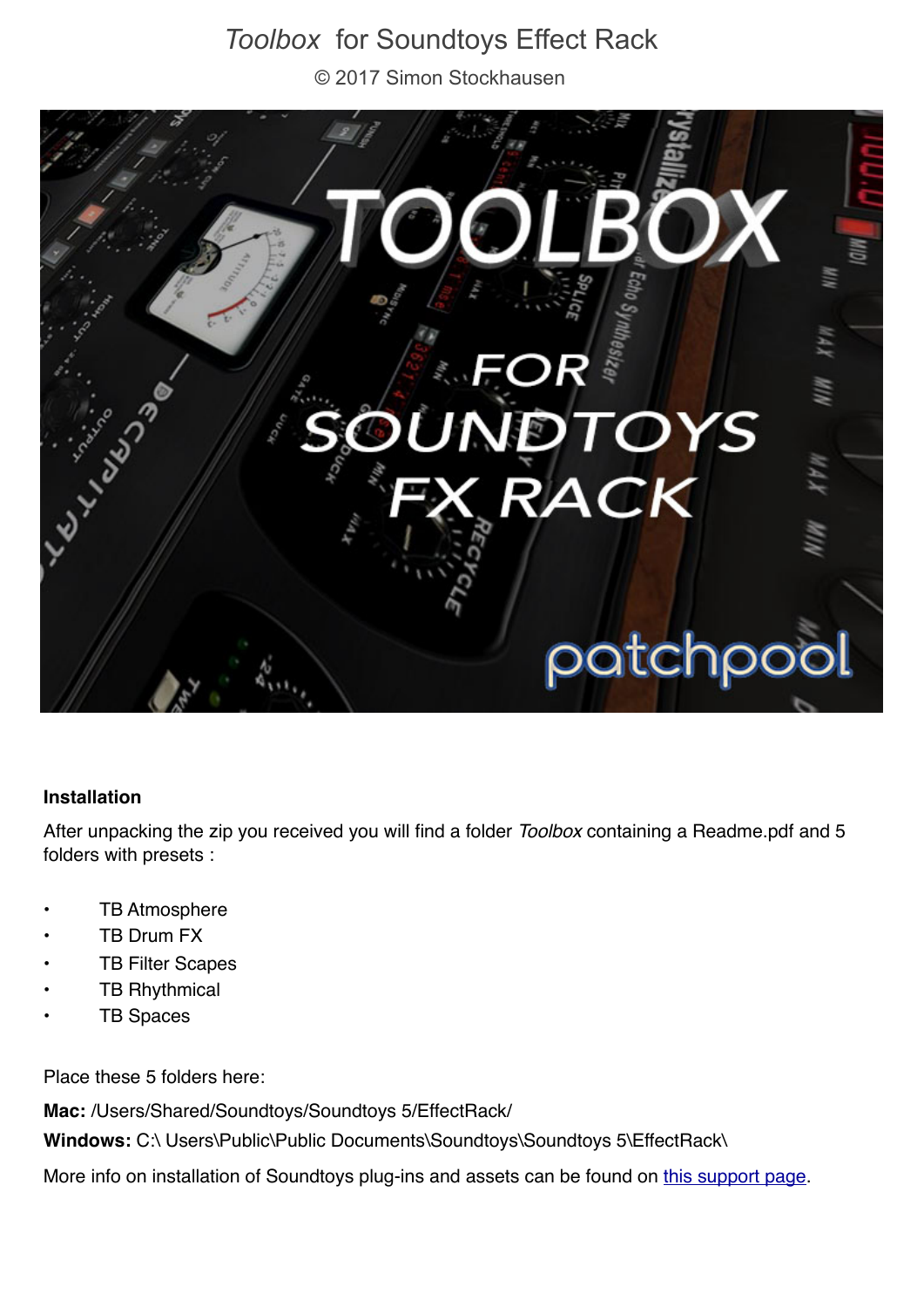#### When opening the Effect Rack patch browser it should look something like this:

| ■ 01 Basics                    | ▶    | <b>Ambient Story</b>                |  |
|--------------------------------|------|-------------------------------------|--|
| ■ 02 Chorus                    | ►    | Audio Rate Twister                  |  |
| ■ 03 Delays                    | ►    | <b>Breathing Giant 01</b>           |  |
| ■ 04 Filters                   | ►    | <b>Breathing Giant 02</b>           |  |
| ■ 05 Spaces                    | ►    | <b>Complex Stack Self Reso</b>      |  |
| ■ 06 Modulation                | ►    | <b>Crystal Triplets</b>             |  |
| ■ 07 Drums                     | ►    | <b>Diffused Multi FX 01</b>         |  |
| $\blacksquare$ 08 Bass         | ►    | <b>Diffused Multi FX 02</b>         |  |
| ■ 09 Guitar                    | ь    | <b>Diffused Notch Delays Synced</b> |  |
| ■ 10 Vocals                    | ь    | <b>Diffused Notch Delays XT</b>     |  |
| 11 Sound Design                | ь    | <b>Diminished Fields</b>            |  |
| Default                        |      | <b>Disconcerting Shifter 01</b>     |  |
| Patchpool 01                   | ▶    | <b>Disconcerting Shifter 02</b>     |  |
| TB Atmospheres                 | ь    | <b>Dream Guitar Rack</b>            |  |
| TB Drum FX                     | ь    | <b>Ducked Darkness</b>              |  |
| <b>TB Filter Scapes</b>        | ►    | <b>Endless Chain</b>                |  |
| TB Pitch                       | ь    | <b>Flying Rhodes</b>                |  |
| ■ TB Rhythmical                | ь    | <b>Haunted Wind XT</b>              |  |
| TB Spaces                      | ь    | <b>Haunted Wind</b>                 |  |
| <b>Z</b> User                  | ь    | Mayhem Mix                          |  |
| Save                           |      | <b>Miraculous</b>                   |  |
| Save As                        |      | <b>Mountain Space Shimmer</b>       |  |
| Organize                       |      | Nervous Star                        |  |
|                                |      | <b>Nice Sustain</b>                 |  |
|                                | HIGH | <b>Octave Drowner</b>               |  |
| <b>PRIME NUMBERS</b>           |      | Pacific Rim                         |  |
|                                |      | <b>Reversed Ambience</b>            |  |
| MIN<br>MAX                     | MIN  | <b>Rhodes Tapestry</b>              |  |
| TWEAK                          |      | <b>Rising Four</b>                  |  |
|                                |      | Scifi Insect Drifter                |  |
|                                |      | Shimmer Space                       |  |
|                                |      | Take Your Pills                     |  |
| <b>EchoBoy Analog Echo Pro</b> |      | TransmosPhere                       |  |
|                                |      | Tremolo Multi Combo                 |  |
|                                | E    | Vox Chain                           |  |
|                                |      | <b>Wandering Diffusor</b>           |  |
|                                |      | <b>Wholetone Ladder</b>             |  |
|                                |      | <b>Woodwind Shimmer</b>             |  |
|                                |      |                                     |  |

**License agreement and terms of usage**

This license agreement is between you (the licensee) and me (Simon Stockhausen).

As these are patches for an FX plug-in and not a sampler or synthesizer, let's keep it rather simple:

1.) The licensee must not distribute the patches from *Toolbox* in any commercial, free or otherwise product. You can use these patches in your music and sound design work and produce audio files with it which you can distribute and sell in any way.

2.) The license to the presets expansion *Toolbox* may not be given away or sold (NFR).

#### **Description**

Toolbox for [Soundtoys FX Rack](http://www.soundtoys.com/product/soundtoys-5/) contains a versatile collection of 107 presets (including some variations) for a wide variety of styles. From dreamy ambient spaces to edgy beat processing to intricate delay lines and groovy pad gaters, from endlessly sustained ambiences and creamy filterscapes to total sonic mayhem, from deep flangers and modulated tapestry to outstanding instrumental spaces, just pick a preset from your toolbox and start making music.

All presets are programmed 100% wet for inserting the effect rack on a bus.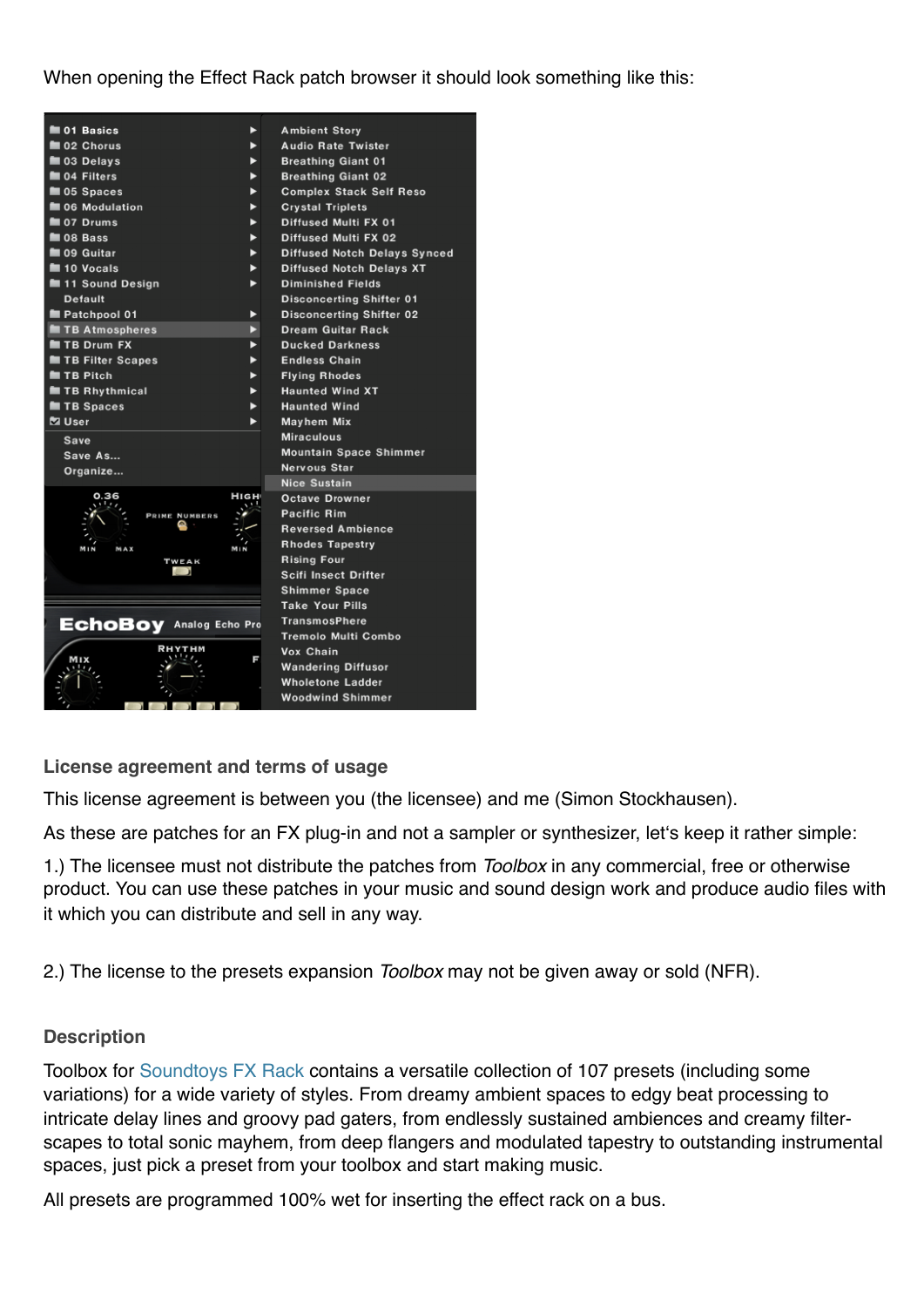# **Patch Categories**

- TB Atmospheres (39)
- TB Drum FX (13)
- TB Filter Scapes (10)
- TB Rhythmical (30)
- TB Spaces (15)

All audio demos for this set are **[here](https://soundcloud.com/sampleconstruct/sets/toolbox-for-soundtoys-fx-rack)**.

All video demos for this set and some more experiments with other Soundtoys plug-ins can be found in **[this youtube playlist](https://www.youtube.com/watch?v=TVm_SV__eZk&list=PLdDy6n1e-aeOhn9pRh7bN20Ofytx7JXj2)**.

# **Technical notes**

# **Leveling**

I tried leveling the patches as best as I could, however with some presets it's hard to predict, how much the audio input will resonate with the effect settings. So please start with moderate send levels and take it from there. All presets which use the input audio level as modulation source (e.g. for modulating filter cutoff or tremolo speed) need just the right input level so that a patch sounds as it should. You can also adjust the threshold levels inside the plug-in.

# **Feedback**

Some patches use the RECYCLE-feedback, these patches can build drastically in level depending on the audio input. If you're into experimenting, you can always try, what the internal feedback does to a given patch, the results can be very interesting but please watch your ears and speakers when doing so, inserting a limiter post-effect rack is recommended.

# **Modifying Presets**

Effect Rack does not allow to re-save a patch into it's original folder, so all re-saved patches will have to be stored inside your user folder.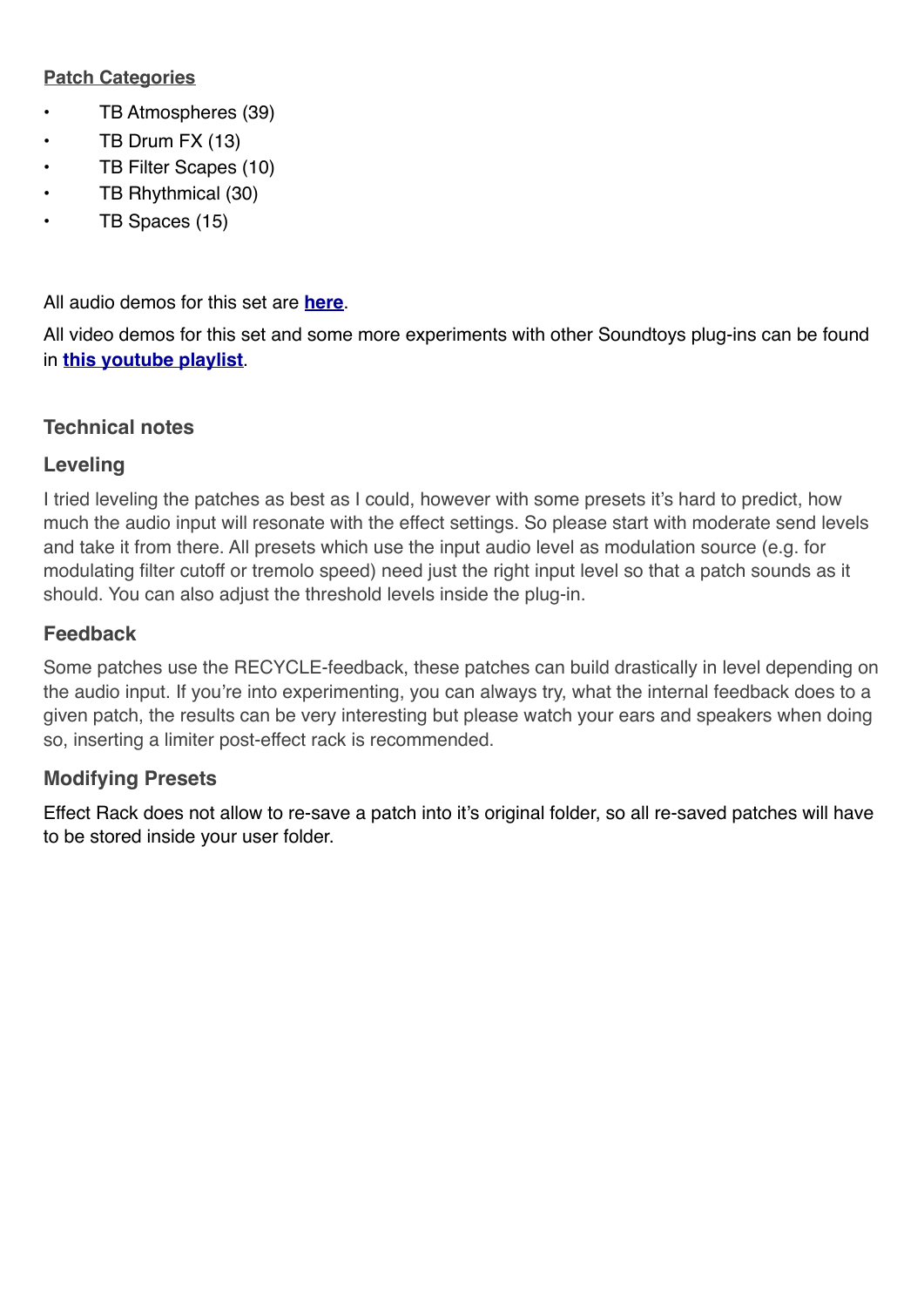# **Patchlist**

There are 107 patches including some variations in five categories.

| <b>Atmospheres</b>                     | $\overline{2}$                  | 3                                | 4                                                               |
|----------------------------------------|---------------------------------|----------------------------------|-----------------------------------------------------------------|
| <b>Ambient Story</b>                   | <b>Diminished Fields</b>        | <b>Miraculous</b>                | <b>Shimmer Space</b>                                            |
| <b>Audio Rate Twister</b>              | <b>Disconcerting Shifter 01</b> | <b>Mountain Space</b><br>Shimmer | <b>Take Your Pills</b>                                          |
| <b>Breathing Giant 01</b>              | Disconcerting Shifter 02        | Nervous Star                     | Transmosphere                                                   |
| <b>Breathing Giant 02</b>              | <b>Dream Guitar Rack</b>        | Nice Sustain                     | Tremolo Multi Combo<br>(Rate modulation via input<br>threshold) |
| <b>Complex Stack Self Reso</b>         | <b>Ducked Darkness</b>          | <b>Octave Drowner</b>            | Vox Chain                                                       |
| <b>Crystal Triplets</b>                | <b>Endless Chain</b>            | Pacific Rim                      | <b>Wandering Diffusor</b>                                       |
| Diffused Multi FX 01                   | <b>Flying Rhodes</b>            | <b>Reversed Ambience</b>         | <b>Wholetone Ladder</b>                                         |
| Diffused Multi FX 02                   | <b>Haunted Wind XT</b>          | <b>Rhodes Tapestry</b>           | <b>Woodwind Shimmer</b>                                         |
| <b>Diffused Notch Delays</b><br>Synced | <b>Haunted Wind</b>             | <b>Rising Four</b>               | ZMosphere                                                       |
| Diffused Notch Delays XT               | Mayhem Mix                      | Scifi Insect Drifter             |                                                                 |

| <b>Drum FX</b>            | $\overline{2}$        |
|---------------------------|-----------------------|
| Drum And Bass Crusher     | Missile Drop Sync 01  |
| Drum Crusher 01           | Missile Drop Sync 02  |
| Drum Crusher 02           | Missile Drop Sync Rev |
| Drum Roller               | <b>Missile Drop</b>   |
| <b>Gated Echo Chamber</b> | Slap Back 01          |
| <b>HF Tunnel</b>          | Slap Back 02 Filter   |
|                           | Slap Back 03 Dotted   |

| <b>Filter Scapes</b>                 | $\mathbf{2}$     |
|--------------------------------------|------------------|
| Counter Sweeper 01<br>(nice on pads) | Filter Chorus 01 |
| Counter Sweeper 02                   | Filter Chorus 02 |
| <b>Dual Phaser Bed</b>               | Hazy Sun         |
| Edgy Phaser 01                       | Pad Air          |
| Edgy Phaser 02                       | Pad Lifter       |